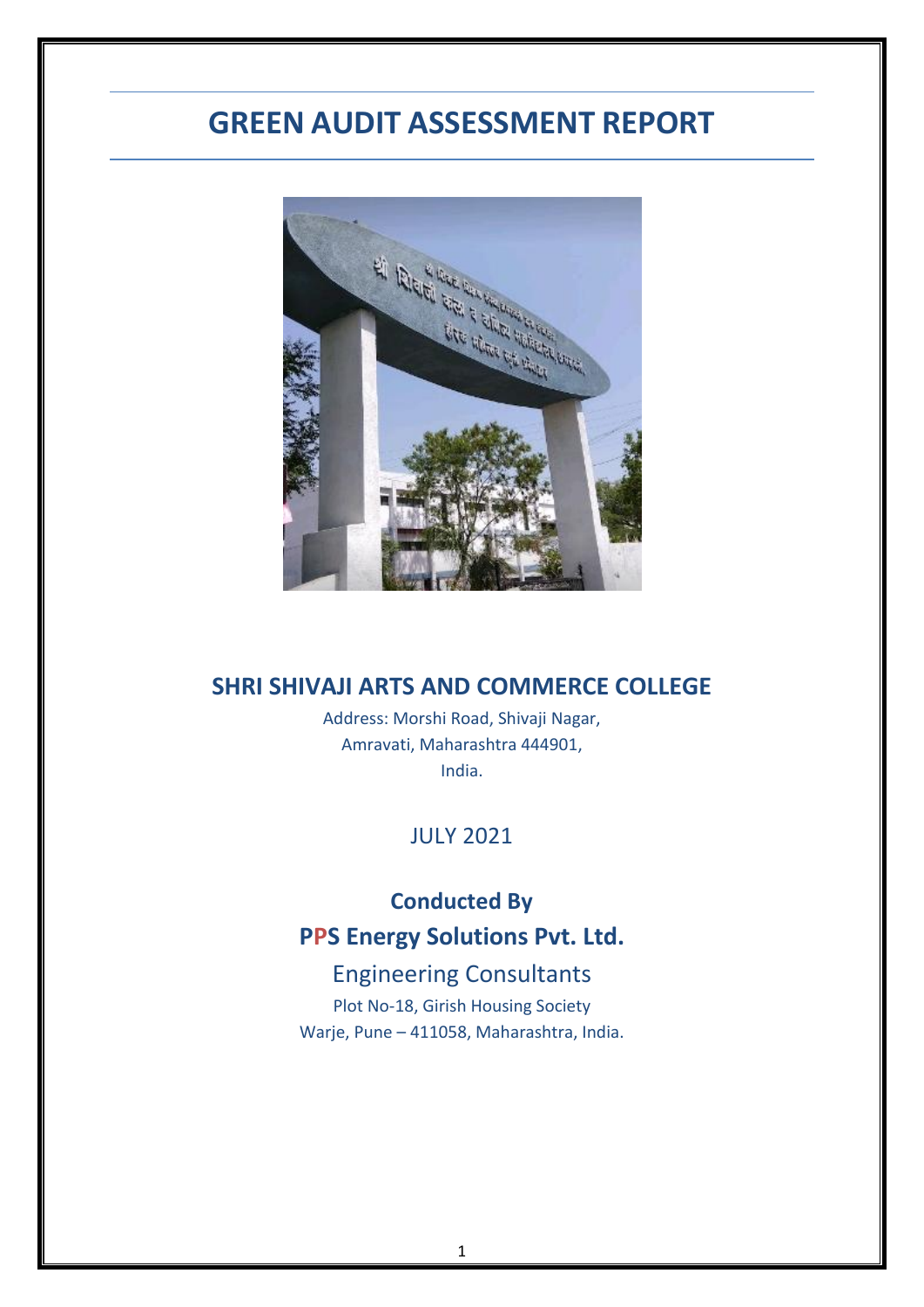# Table of Content

,

| Sr. No         | <b>Content</b>                            | Page No        |
|----------------|-------------------------------------------|----------------|
| $\mathbf{1}$ . | <b>About Green Audit</b>                  | 3              |
| 2.             | <b>Objectives of Green Audit</b>          | 4              |
| 3.             | <b>Benefits of Green Audit</b>            | 5              |
| 4.             | <b>Green Audit Constitution</b>           | 6              |
| 5.             | <b>Executive Summary</b>                  | $\overline{7}$ |
| 6.             | <b>Observations &amp; Recommendations</b> | 8              |
| 7 <sub>1</sub> | <b>Overall Recommendations</b>            | 9              |
| 8.             | <b>Annexures 1 &amp; III</b>              | $10 - 11$      |
| 9.             | <b>About PPSES</b>                        | 12             |

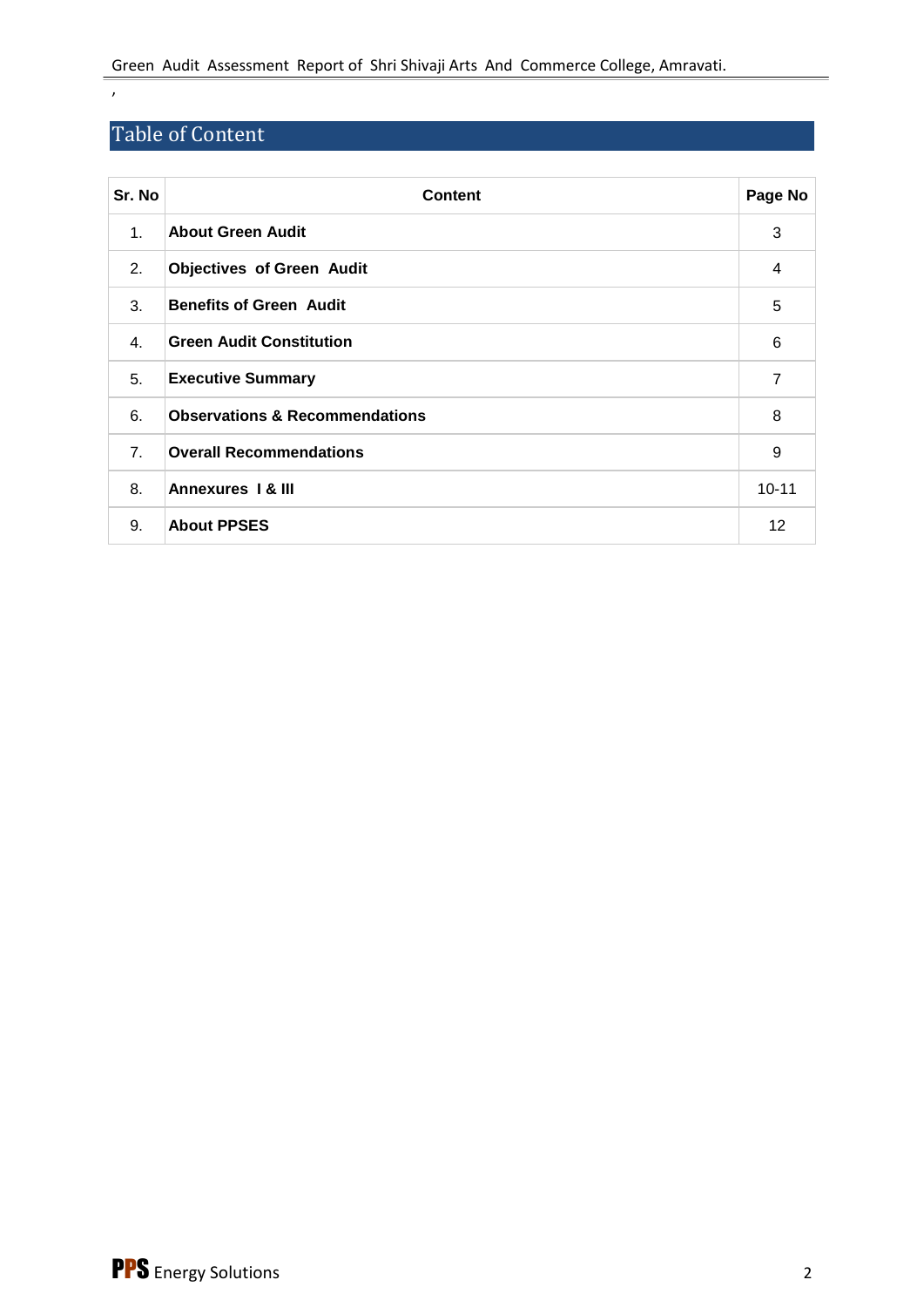# **GREEN AUDIT REPORT**

### 1. About Green Audit

 Green Audit is a process of systematic identification, quantification, recording, reporting and analysis of components of environmental diversity of various establishments. It aims to analyze environmental practices within and outside of the concerned sites, which will have an impact on the eco-friendly ambience.

 Green audit can be a useful tool for a college to determine how and where they are using the most energy or water or resources; the college can then consider how to implement changes and make savings. It can also be used to determine the type and volume of waste, which can be used for a recycling project or to improve waste minimization plan. It can create health consciousness and promote environmental awareness, values and ethics. It provides staff and students better understanding of Green impact on campus. If self enquiry is a natural and necessary outgrowth of a quality education, it could also be stated that institutional self enquiry is a natural and necessary outgrowth of a quality educational institution. Thus it is imperative that the college evaluate its own contributions toward a sustainable future. As environmental sustainability is becoming an increasingly important issue for the nation, the role of higher educational institutions in relation to environmental sustainability is more prevalent.

 The rapid urbanization and economic development at local, regional and global level has led to several environmental and ecological crises. On this background it becomes essential to adopt the system of the Green Campus for the institutes which will lead for sustainable development and at the same time reduce a sizable amount of atmospheric carbon-di-oxide from the environment. The National Assessment and Accreditation Council, New Delhi (NAAC) has made it mandatory that all Higher Educational Institutions should submit an annual Green Audit Report. Moreover, it is part of Corporate Social Responsibility of the Higher Educational Institutions to ensure that they contribute towards the reduction of global warming through Carbon Footprint reduction measures.

 In recent time, the Green Audit of an institution has been becoming a paramount important for self assessment of the institution which reflects the role of the institution in mitigating the present environmental problems. Many institutions undertake lot of good measures to resolve these problems but are not documented due to lack of green documentation awareness. All this non-scholastic efforts of the administrations play an important role in ensuring the green quotient of the campus is intact.

 Therefore, the purpose of the present green audit is to identify, quantify, describe and prioritize framework of Environment Sustainability in compliance with the applicable regulations, policies and standards.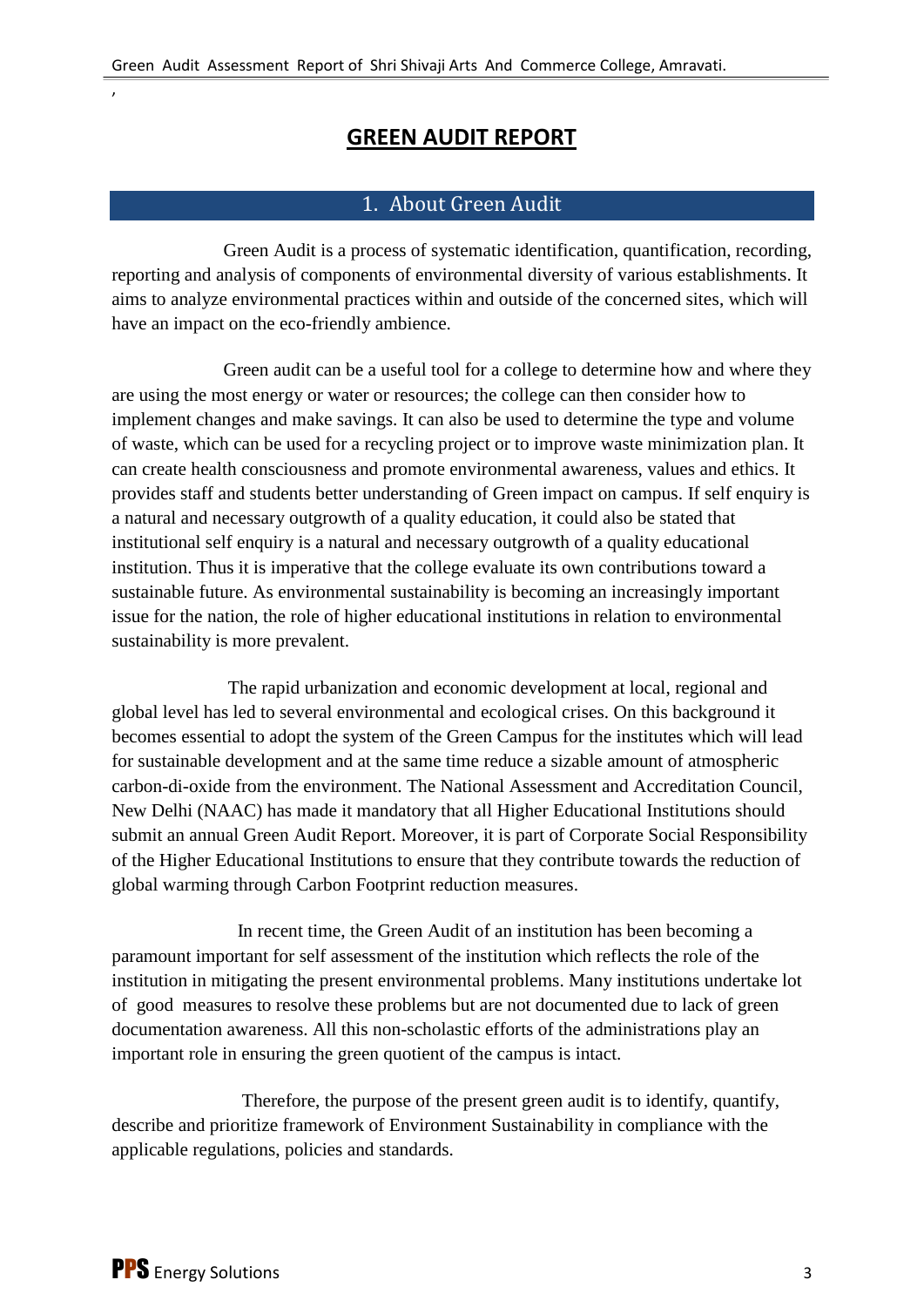# 2. Objectives

Main Objectives of Green Audit :

1. Geographica Location

,

- 2. Floral and Faunal diversity
- 3. Meteorological parameter
- 4. Energy Consumptions
- 5. Waste disposal system
- 6. Ambient Environmental Condition
- 7. To avoid the interruptions in environment that are more difficult to handle and their correction requires high cost.
- 8. Awarness & Training on Sustainability for Students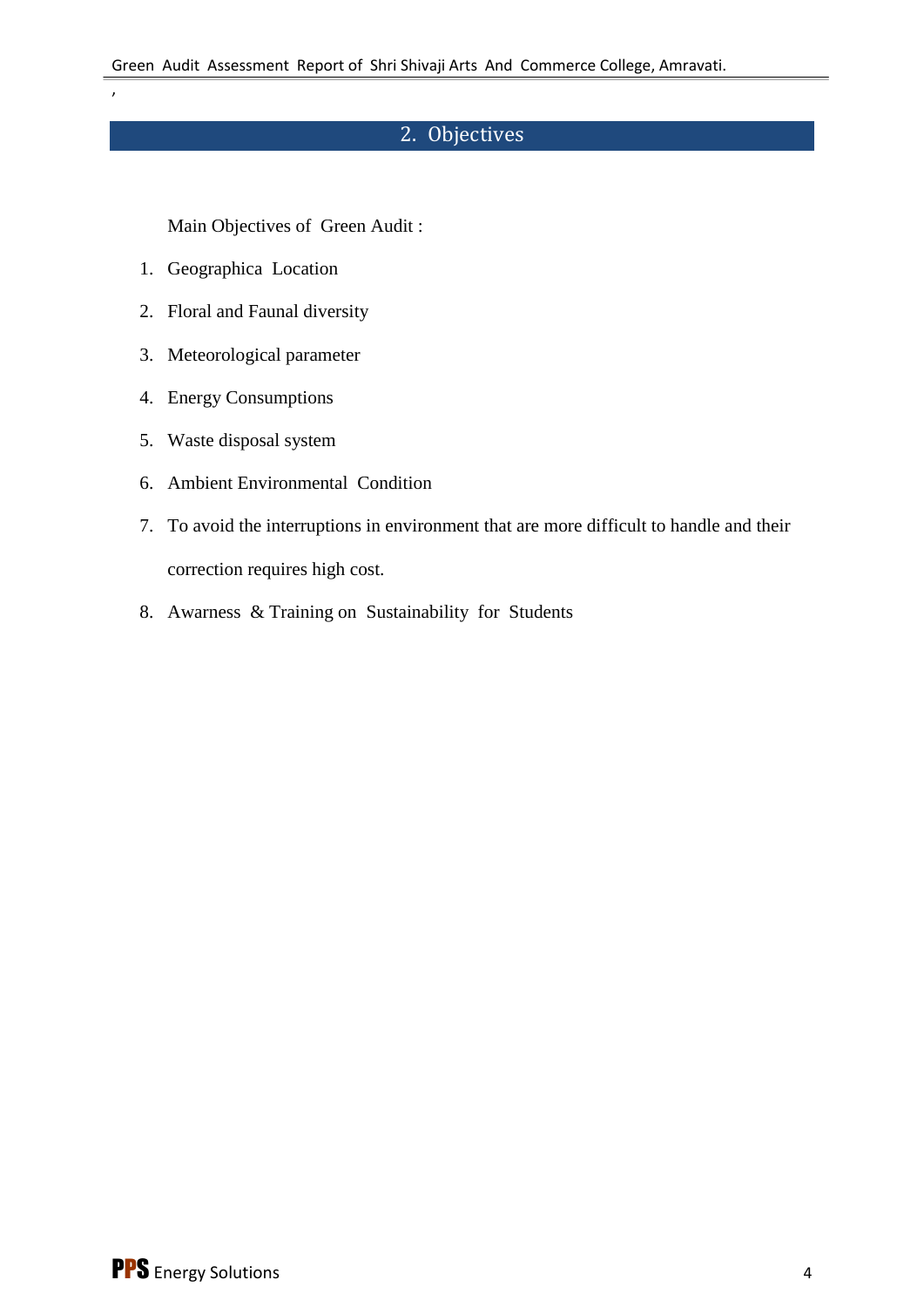# 3. Benefits

- $\triangleright$  It would help to prepare plan to protect the environment.
- $\triangleright$  Recognize the cost saving methods through waste minimization and management.
- $\triangleright$  Point out the prevailing and forthcoming impacts on environment.
- $\triangleright$  Ensures conformity with the applicable laws.
- $\triangleright$  Empower the organizations to frame a better environmental performance.
- $\triangleright$  It portrays a good image of an institute which helps building better relationships with

the group of interested parties.

,

 $\triangleright$  Promotes the alertness for environmental guidelines and duties.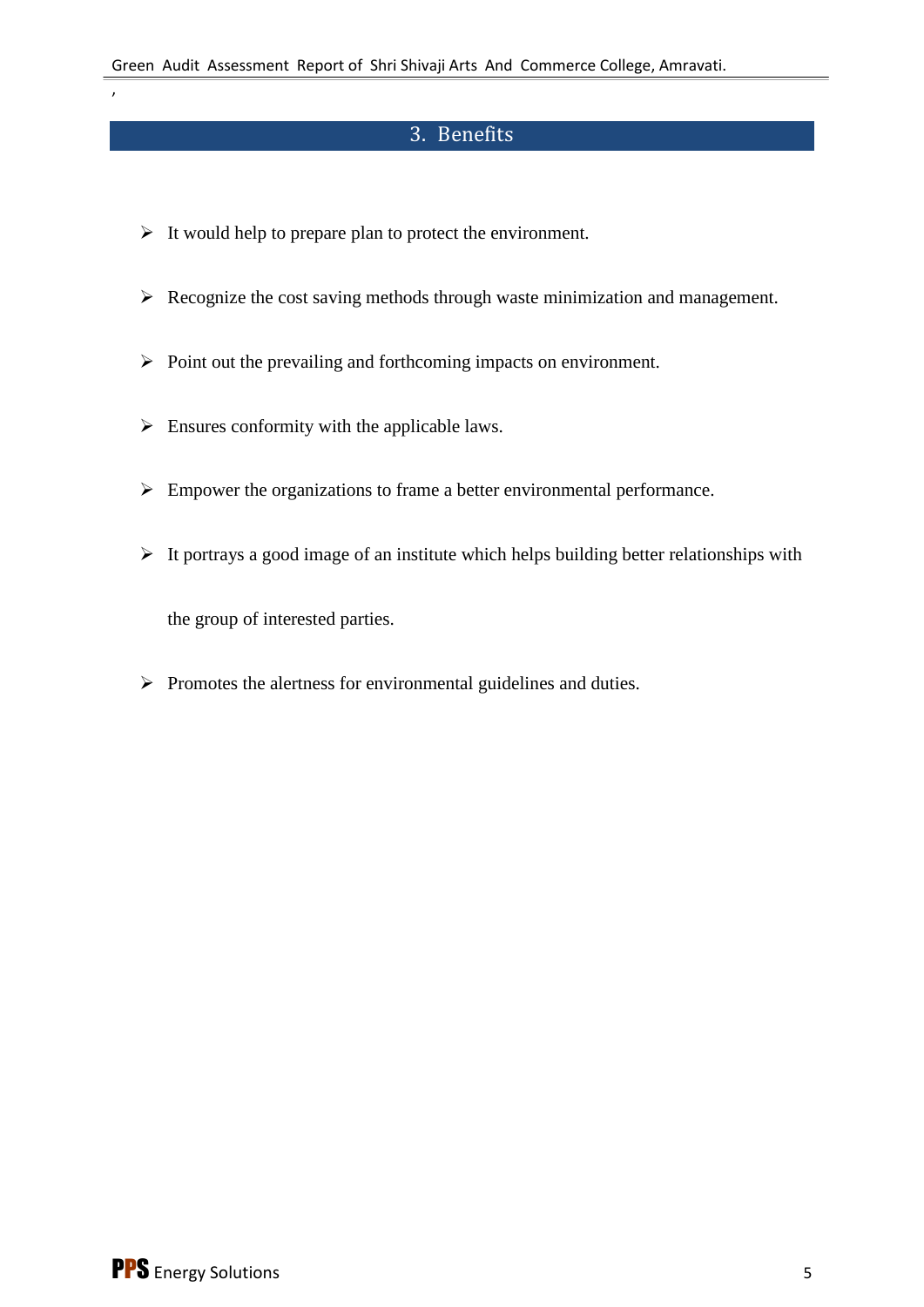# 4. Green Audit Constitution

Constitution For Green Audit :-

,

 The Green Audit is carried out as per the environmental policy of the Shri Shivaji Arts and Commerce College, Amravati and Green audit checklist. The aim of the audit is to check the existing practices and provide advice for the development of environmental policy and practice in the areas of:

- Waste Management
	- i. Solid waste management
	- ii. E-waste management
- $\triangleright$  Water conservation and management
- $\triangleright$  Tree plantations
- $\triangleright$  Bio-diversity and threatened endangered species preservations
- $\triangleright$  Energy use and conservations
- $\triangleright$  Eco-friendly campus
- $\triangleright$  Green environment and clean campus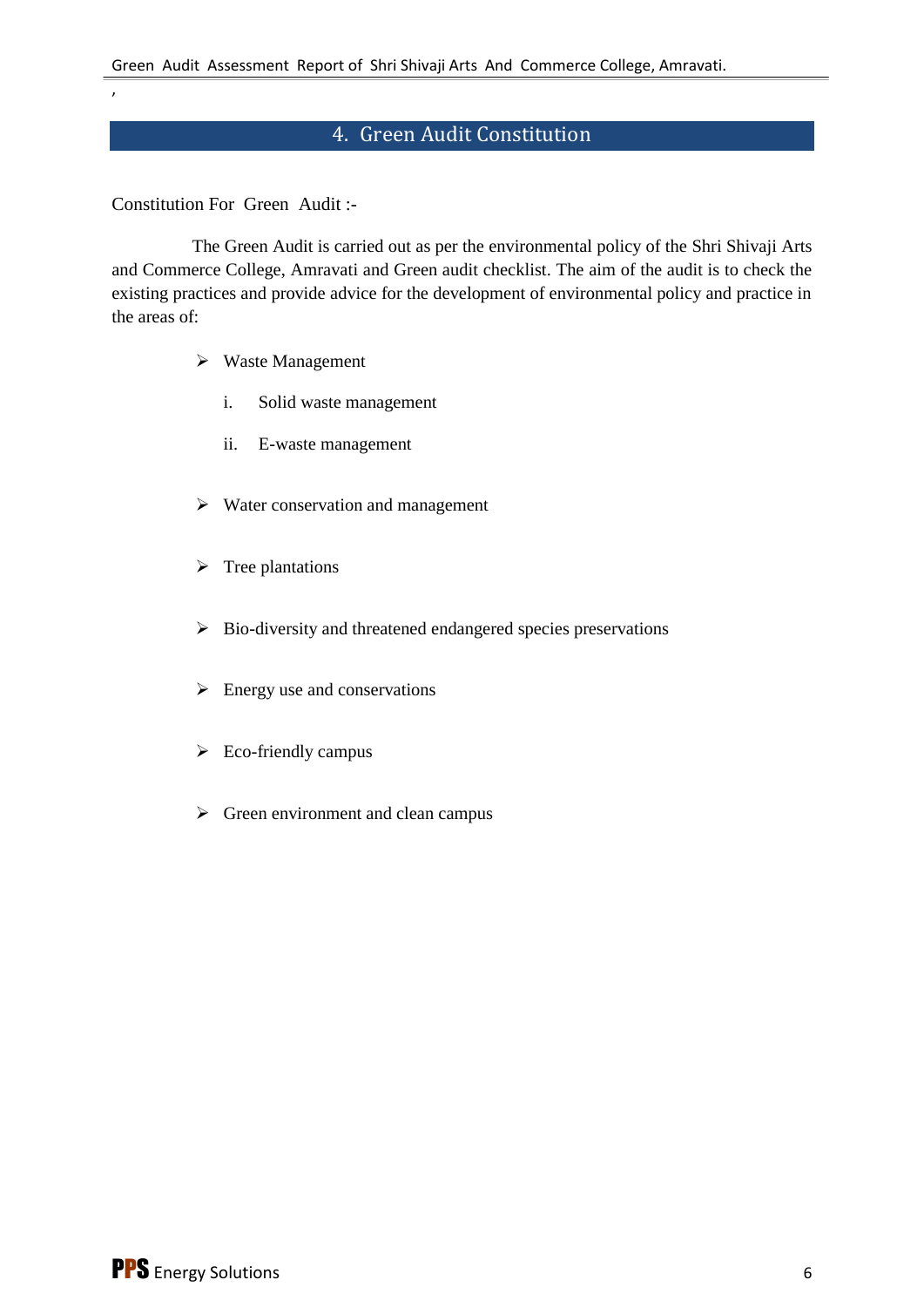#### 5. Executive Summary

The rapid urbanization and economic development at local, regional and global level has led to several environmental and ecological crises. On this background it becomes essential to adopt the system of the Green Campus for the institute which will lead for sustainable development. Shri Shivaji Arts and Commerce College, Amravati, is deeply concerned and unconditionally believes that there is an urgent need to address these fundamental problems and reverse the trends. Being a premier institution of higher learning, the college has initiated 'The Green Campus' program two years back that actively promote the various projects for the environment protection and sustainability.

The purpose of the audit was to ensure that the practices followed in the campus are in accordance with the Environmental Policy adopted by the institution. The methodology include: preparation and filling up of questionnaire, physical inspection of the campus, observation and review of the documentation, interviewing key persons and data analysis, measurements and recommendations. It works on the several facets of 'Green Campus' including Water Conservation, Tree Plantation, Waste Management, Paperless Work, Alternative Energy and Mapping of Biodiversity. With this in mind, the specific objectives of the audit are to evaluate the adequacy of the management control framework of environment sustainability as well as the degree to which the Departments are in compliance with the applicable regulations, policies and standards. It can make a tremendous impact on student health and learning in the college and the environment. The criteria, methods and recommendations used in the audit were based on the identified risks.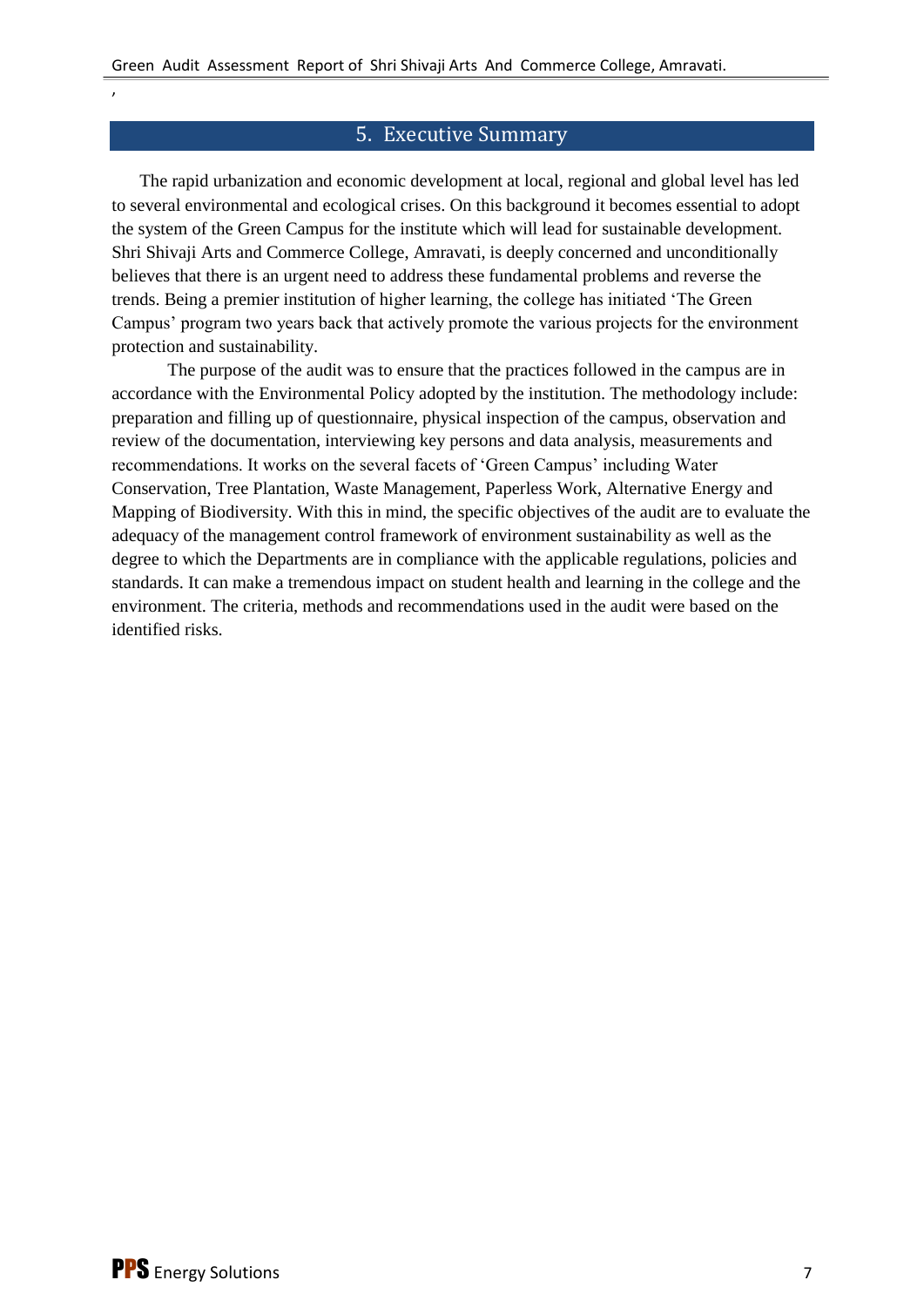### 6. Observations & Recommondations

#### **OBSERVED POINTS**

1. College has prepared Green Environmental policy and has taken efforts for sustainable development on the college campus.

2. College has formed the team of faculty and student which works to maintain biodiversity on the campus and also participates in preventing pollution in society through various drives during different festivals, etc.

3. College has a system of Hazardous waste disposal through authorized agency.

4. College has conducted Environment. Awareness trainings and workshop for faculty and students.

#### **RECOMMENDATIONS**

1. College should go for ISO 14001:2015 certification

2. College should install ETP and STP plants.

,

3. More number of Energy and flow meters to be installed for monitoring of energy and water consumption building wise/department wise.

4. PUC certificate for all the vehicles entering the campus to be made mandatory and to be checked by security.

5. College should maintain the legal register for the applicable environment related regulations and comply with this as per the requirement.

6. Bio-waste: Composting system to be adopted.

7. College has to install solar panels.

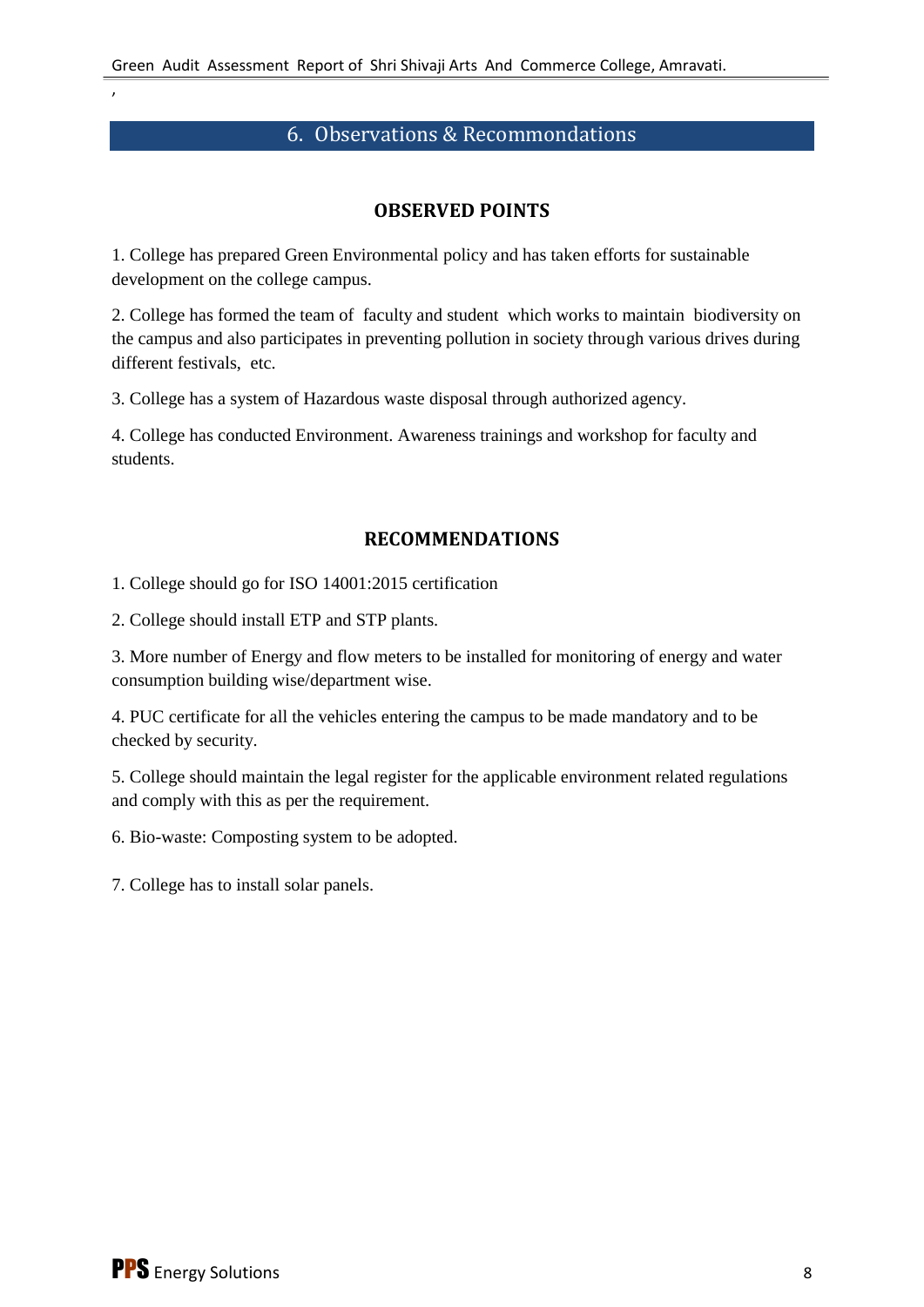# 7. Overall Recommendations

- 1) Lab waste water quantity is not measured and drained to municipal drainage system.
- 2) Solid waste segregation is not done in lab as well as store room before final disposal.
- 3) Planning of chemical consumption and purchase to be ensured.
- 4) Calibration of instrument in lab to be done.
- 5) Composting of bio degradable waste to be scientifically done.
- 6) Septic tank sewage water analysis is to be done.
- 7) Plan for green belt development to be prepared.
- 8) Drinking water analysis shall be done as per IS 10500.
- 9) Rain water Harvesting (RWH) is to be done technically.
- 10) Reduction of wood policy.

,

- 11) Department wise electrical load consumption is to be done.
- 12) Energy used by each appliance is to be estimated.
- 13) List of equipment/instrument and their consumption of (energy/water) is to be estimated.
- 14) Awareness for energy and water conservation among students and staff by displaying boards.
- 15) Automatic leak detections in water flowing pipeline
- 16) Water usage reduction techniques to be used.
- 17) No previous for disposal of sanitary napkins. As per the Biomedical waste disposal Act.
- 19) Tree plantation shall be done to maintain biodiversity as well as artificial nesting shall be installed.
- 20) D. G. stack monitoring/Exhaust gas analysis shall be done.
- 21) Awareness among students and staff about green environment shall be done use tools like display boards.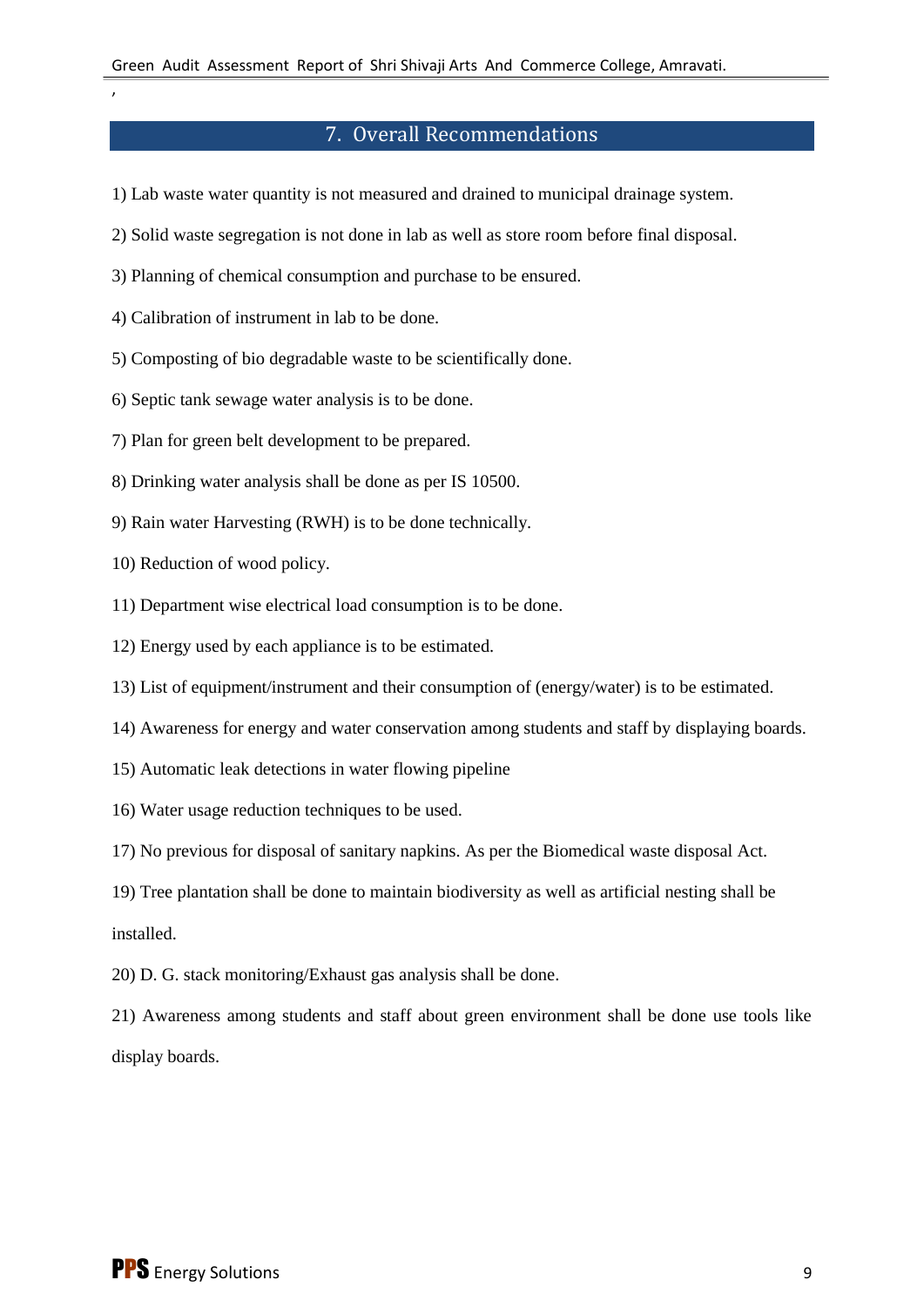# 8. Annexure – I

### **Annexure - I**

| 1 Ashy Prinia                     | 53 Red Wattled Lapwing                     |
|-----------------------------------|--------------------------------------------|
| 2 Asian Koel                      | 54 Red-rumped Swallow                      |
| 3 Asian Pied Starling             | 55 Red-Throated Flycatcher                 |
| 4 Barn Owl                        | 56 Red Avadavat (Red Munia)                |
| 5 Baya Weaver bird                | 57 Rock Blue Pigeon                        |
| 6 Black Drongo                    | 58 Rose ringed Parakeet                    |
| 7 Black Kite                      | 59 Rosy Starling                           |
| 8 Black Redstart                  | 60 Rufous Treepie                          |
| 9 Black Shouldered kite           | 61 Scaly-breasted Munia                    |
| 10 Blyth's Reed Warbler           | 62 Shikra                                  |
| 11 Brahminy Starling              | 63 Small Minivet                           |
| 12 Brown Rock Chat                | 64 Spotted owlet                           |
| 13 Cattle Egret                   | 65 Verditer Flycatcher                     |
| 14 Chestnut Starling              | 66 White Throated Fantail                  |
| 15 Common Hoopoe                  | 67 White Browed Wagtail                    |
| 16 Common Iora                    | 68 White-throated Kingfisher               |
| 17 Common Kestrel                 | 69 Wire-tailed Swallow                     |
| 18 Common Myna                    | 70 Yellow eyed babbler                     |
| 19 Common Rosefinch               | 71 Yellow Wagtail                          |
| 20 Common Tailor bird             | 72 Yellow-footed Green Pigeon              |
|                                   |                                            |
| 21 Coppersmith Barbet             | 73 Indian Scops Owl<br>74 Common Chiffchaf |
| 22 Dusky Crag Martin              |                                            |
| 23 Golden Oriole                  | 75 Common Kingfisher                       |
| 24 Greater Coucal (crow pheasant) | 76 Red naped Ibis (in flight)              |
| 25 Green Bee-eaters               | 77 Common Hawk Cuckoo                      |
| 26 Greenish Warbler               | 78 Grey Bellied Cuckoo                     |
| 27 Grey Wagtail                   | 79 Indian Peafowl                          |
| 28 House Crow                     | 80 Grey Francolin                          |
| 29 House Sparrow                  | 81 Paddy Field Pipit                       |
| 30 House Swift                    | 82 Rufous tailed Lark                      |
| 31 Indian Grey Hornbill           | 83 Indian Cormorant (in flight)            |
| 32 Indian Pond Heron              | 84 Spotted Dove                            |
| 33 Indian Robin                   | 85 Yellow Crowned Woodpecker               |
| 34 Indian Roller                  | 86 Common Woodshrike                       |
| 35 Indian Silverbill              | 87 Brown Shrike                            |
| 36 Indian Spotted Eagle           | 88 Bay-Backed Shrike                       |
| 37 Jungle Babbler                 | 89 Ashy Drongo                             |
| 38 Laughing Dove                  | 90 Black Naped Monarch                     |
| 39 Lesser Goldenback              | 91 Rufuous Treepie                         |
| 40 Little Egret                   | 92 Cinnerious Tit                          |
| 41 Long tailed Shrike             | 93 Black-lored Tit                         |
| 42 Orange-Headed Thrush           | 94 Ashy-Crowned Sparrow Lark               |
| 43 Oriental Magpie Robin          | 95 White Browed Bulbul                     |
| 44 Oriental white eye             | 96 Red Breasted Flycatcher                 |
| 45 Pied cuckoo                    | 97 Zitting Cisticola                       |
| 46 Pied Kingfisher                | 98 Booted Warbler                          |
| 47 Plain Prinia                   | 99 Syke's Warbler                          |
| 48 Plum headed parakeets          | 100 Sulphur Bellied Warbler                |
| 49 Purple Heron                   | 101 Lesser Whitethroat                     |
| 50 Purple rumped sunbird          | 102 Ultramarine Flycatcher                 |
| 51 Purple Sunbird                 | 103 Tickell's Blue Flycatcher              |
| 52 Red vented Bulbul              | 104 Grey-Headed Canary Flycatcher          |

### **LIST OF BIRDS SPOTTED AROUND CAMPUS**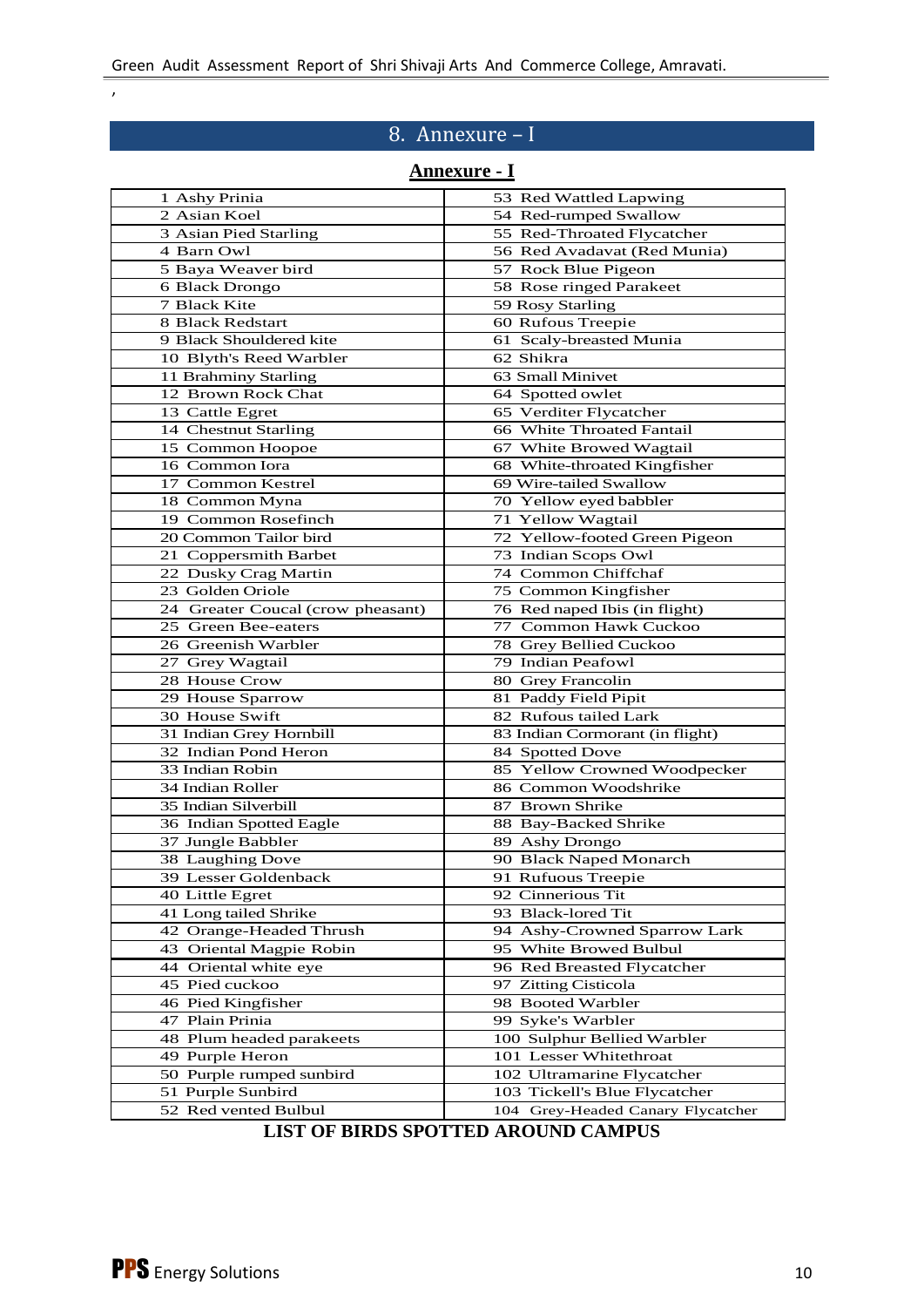# **Annexure - II**

# *ENERGY SAVING UTILITY DATA*

,

**Summary of Recommended Energy Conservation Measures:**

| Sr.No.         | <b>ECM Details</b>                                               | <b>Investmen</b><br>$t$ (Rs. In<br>Lacs) | <b>Savings</b><br>(kWh/ya) | <b>Carbo</b><br>$\mathbf n$<br>credit<br>(Tons<br>of<br>Co2 | <b>Savin</b><br>g.<br>Rs.In<br>Lacs<br>Near) | <b>Paybac</b><br>$\bf k$<br>(Years) |
|----------------|------------------------------------------------------------------|------------------------------------------|----------------------------|-------------------------------------------------------------|----------------------------------------------|-------------------------------------|
| 1              | Optimize the temperature setting<br>to 23-25 degree Celsius      | 0.00                                     | 317.52                     | 0.28                                                        | 0.02                                         | 0.00                                |
| $\overline{2}$ | Replacement of conventional<br>lights with suitable LEDs         | 0.84                                     | 6446.88                    | 5.48                                                        | 0.36                                         | 2.34                                |
| 3              | Replacement of existing fans with<br>energy efficient Super fans | 1.94                                     | 5544.00                    | 4.71                                                        | 0.31                                         | 6.24                                |
| <b>Total</b>   |                                                                  | 2.78                                     | 12308.40                   | 10.48                                                       | 0.69                                         | 4.03                                |

Note: Estimated savings may base on operating conditions